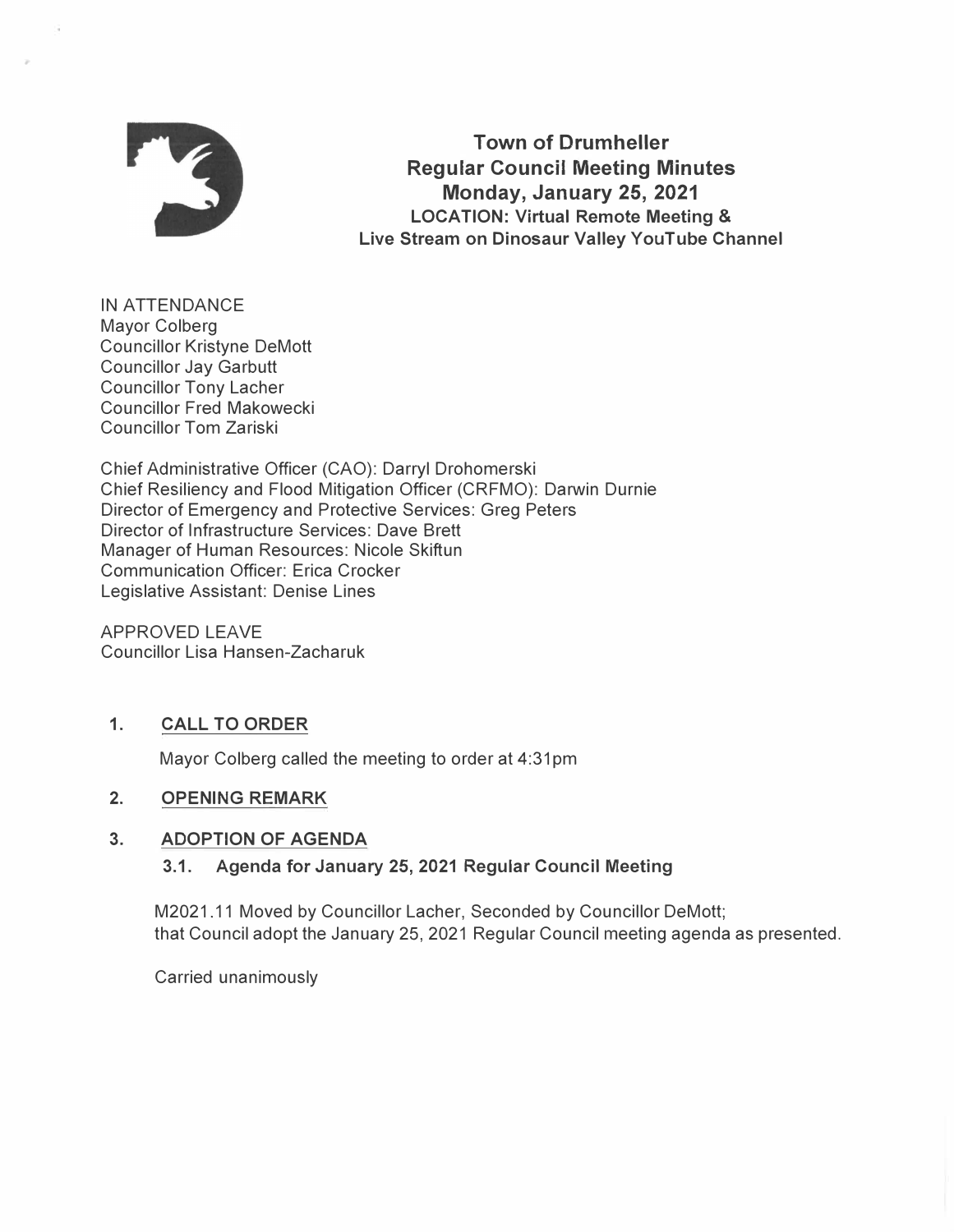# **4. MINUTES**

# **4.1. Minutes for January 11, 2021 Regular Meeting**

M2021.12 Moved by Councillor Zariski, Seconded by Councillor Garbutt; that Council adopt the January 11, 2021 Regular Meeting minutes as presented.

Carried unanimously

# **5. REQUEST FOR DECISION REPORTS**

## **5.1. CHIEF ADMINISTRATIVE OFFICER**

# **5.1.1. Extended Leave of Absence - Councillor Lisa Hansen-Zacharuk**

M2021.13 Moved by Councillor Zariski, Seconded by Councillor DeMott. Be it resolved that Council extend the leave of absence with pay for eight (8) weeks for Councillor Hansen-Zacharuk due to medical reasons.

Carried unanimously

# **5.1.2. Request for Decision - Board Applications Airport Commission - C. Bonneville and R. Graham**

M2021.14 Moved by Councillor Makowecki, Seconded by Councillor Lacher; that Council approve the reappointment of Catherine Bonneville for a second three (3) year term and the appointment of Robert Graham for a three (3) year term with both terms ending January 2024.

Carried unanimously

## **5.1.3. Covid Update / State of Local Emergency**

M2021.15 Moved by Councillor Lacher, Seconded by Councillor Garbutt; that Council terminate the declaration of the State of Local Emergency in the Town of Drumheller.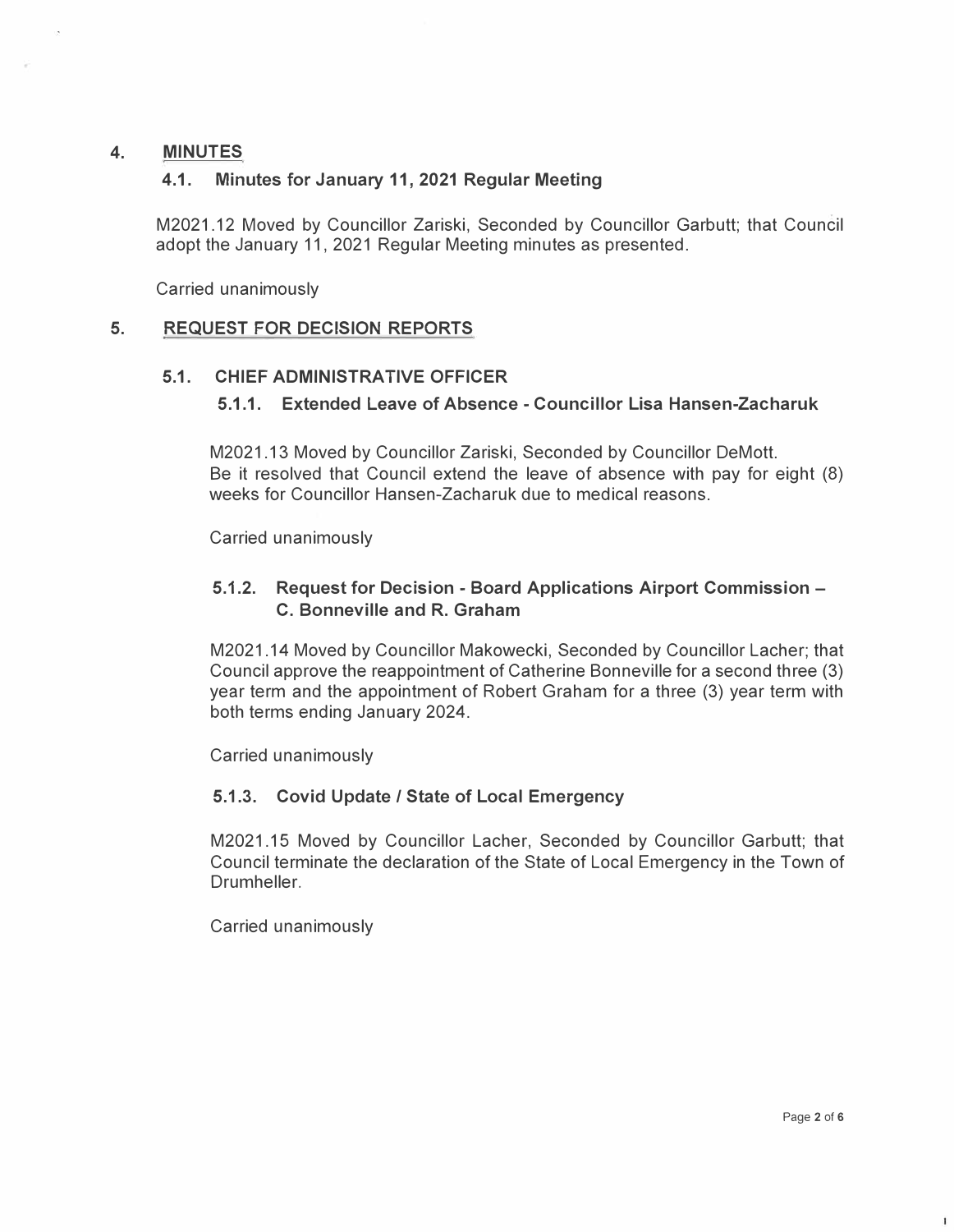# **5.2. CHIEF RESILIENCY & FLOOD MITIGATION OFFICER**

# **5.2.1. Request for Decision - Use of Municipal and Environmental Reserves for Flood Mitigation Infrastructure**

Presented by: CFRMO, Darwin Durnie and Albert Flootman

This request for decision is being brought forward by the flood mitigation office to get approval from Council for multiple projects involving land throughout the Valley. Due to the large number of potential sites being used in the flood mitigation project the resolution is being proposed for practicality and expediency.

Councillor Garbutt has requested that the flood mitigation team present to Council the first few plans to alter environmental reserves because of flood mitigation projects. This will allow Council and the community to get a better understanding of the projects

M2021.16 Moved by Councillor Lacher, Seconded by Councillor Zariski

WHEREAS, many flood mitigation berms have been constructed on public streets, public utility lots, municipal reserves, environmental reserves, lands owned by the Town of Drumheller and lands owned by the Province of Alberta in the past;

WHEREAS, it is the intent of the new Drumheller Flood Mitigation Program to upgrade these existing flood mitigation berms and place additional berms on public streets, public utility lots, municipal reserves, environmental reserves, lands owned by the Town of Drumheller and lands owned by the Province of Alberta;

WHEREAS, Section 667 of the Municipal Government Act allows for the use of public reserve lands for the construction and maintenance of a roadway or public utility if the interests of the public will not be adversely affected;

AND WHEREAS, the Council of the Town of Drumheller considers flood mitigation berms to be a public utility constructed and maintained for the protection of property and the safety of the public and therefore in the best public interest;

NOW THEREFORE, be it resolved that the Council of the Town of Drumheller finds the public will not be adversely affected by the use of reserve lands for flood mitigation berms and hereby authorizes the use of public streets, public utility lots, municipal reserves and environmental reserves for the construction and maintenance of flood mitigation berms and appurtenances thereto as necessary.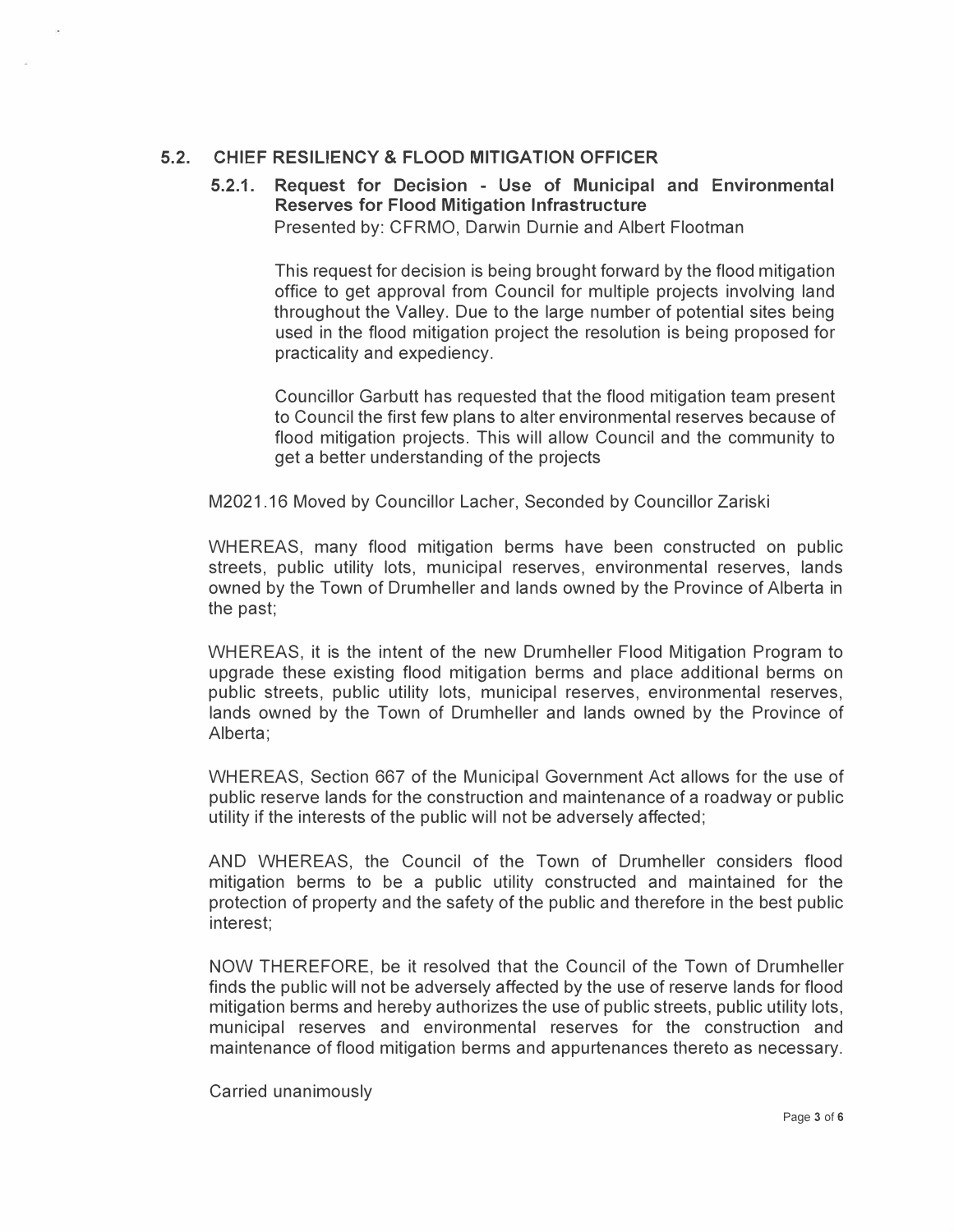#### **5.2.2. Request for Decision - Engineering Prime Consultant Services (2020 - 2024) RFP-12-10**  Presented by: CFRMO, Darwin Durnie and Albert Flootman

M2021.17 Moved by Councillor Lacher, Seconded by Councillor Zariski

1. That the Council of the Town of Drumheller authorize the Chief Resiliency and Flood Mitigation Officer to enter into contracts for the following engineering firms for Projects 1 to 11 up to the maximum amounts specified: Wood PLC - \$700,000; Klohn Crippen Berger - \$650,000; Kerr Wood Leida! - \$580,000; and,

2. That the Council of the Town of Drumheller approve a Construction Monitoring Budget for Projects 1 to 11 in the amount of \$1,630,000, to be awarded when the design work is complete.

#### **Discussion**

After a discussion about how and why the amounts were distributed to the various companies, Councillor Garbutt noted that some numbers quoted in the request for decision needed to be corrected. CAO, D. Drohomerski asked for an amendment to the motion.

M2021.18 Moved by Councillor DeMott, Seconded by Councillor Garbutt that an amendment be made to motion M2021 .17.

Carried unanimously

M2021.19 Moved by Councillor Zariski, Seconded by Councillor Garbutt.

1. That the Council of the Town of Drumheller authorize the Chief Resiliency and Flood Mitigation Officer to enter into contracts for the following engineering firms for Projects 1 to 11 up to the maximum amounts specified: Wood PLC - \$700,000; Klohn Crippen Berger - \$650,000; **Kerr Wood Leidal -** *\$400,000;* and,

2. That the Council of the Town of Drumheller approve a Construction Monitoring Budget for Projects 1 to 11 in the amount of \$1,630,000, to be awarded when the design work is complete.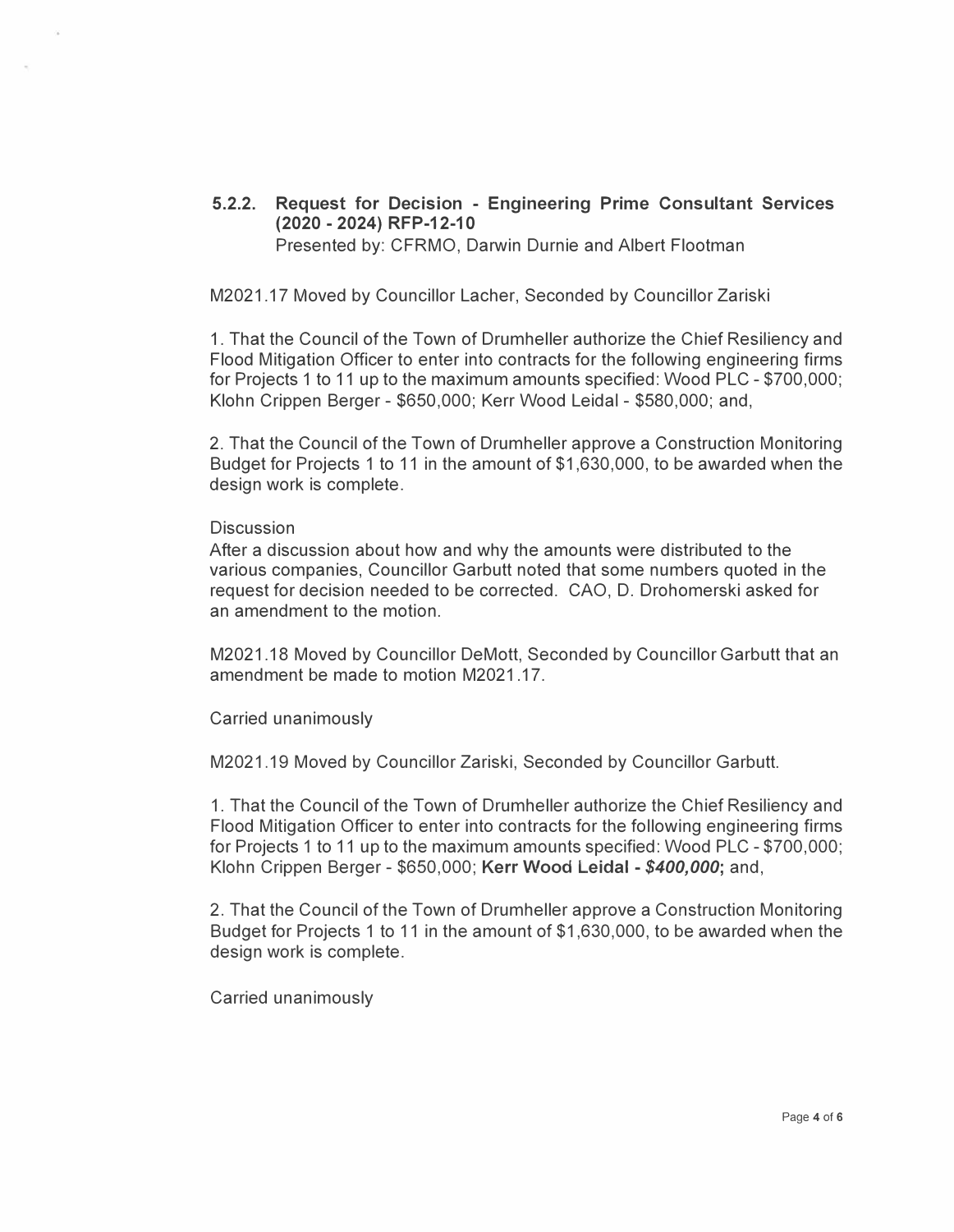# **5.3. DIRECTOR OF INFRASTRUCTURE SERVICES**

## **5.3.1. Snow Removal Policy C-01-21, Changes in Ice and Snow Removal Chart, Snow Removal Strategy Maps**

M2021.18A Moved by Councillor Lacher, Seconded by Councillor Zariski; that Council moves to approve the Snow Removal and Ice Control Strategy - 2020 as presented.

5 For: Councillors DeMott, Lacher, Makowecki, Zariski, Mayor Colberg 1 Opposed: Councillor Garbutt

Carried

## **5.4. MANAGER OF HUMAN RESOURCES**

#### **5.4.1. Employee Incentive Plan**

M2021.19A Moved by Councillor Garbutt, Seconded by Councillor DeMott; that Council approve Section 3, Policy #3.02.10.11 the Pay and Performance Innovation Incentive Plan.

Carried unanimously

#### **6. PUBLIC HEARING TO COMMENCE AT 5:30 PM**

#### **6.1. Public Hearing for Bylaw 01.21**

- 1. Mayor Open Public Hearing: Time: 5:31 pm
- 2. Mayors Introduction of Matter

3. Change to Land Designation - Environmental Reserve Designation Change - CAO, D. Drohomerski

4. Rules of Conduct

- 5. Announcement of Public to Speak
- 6. Public Registered to Present Remotely / Phone

Tracy Morse John Bruins

- 7. Public Written Submission Read Aloud No written submissions
- 8. Mayor Call for Public Hearing to Close. Time: 5:51 pm